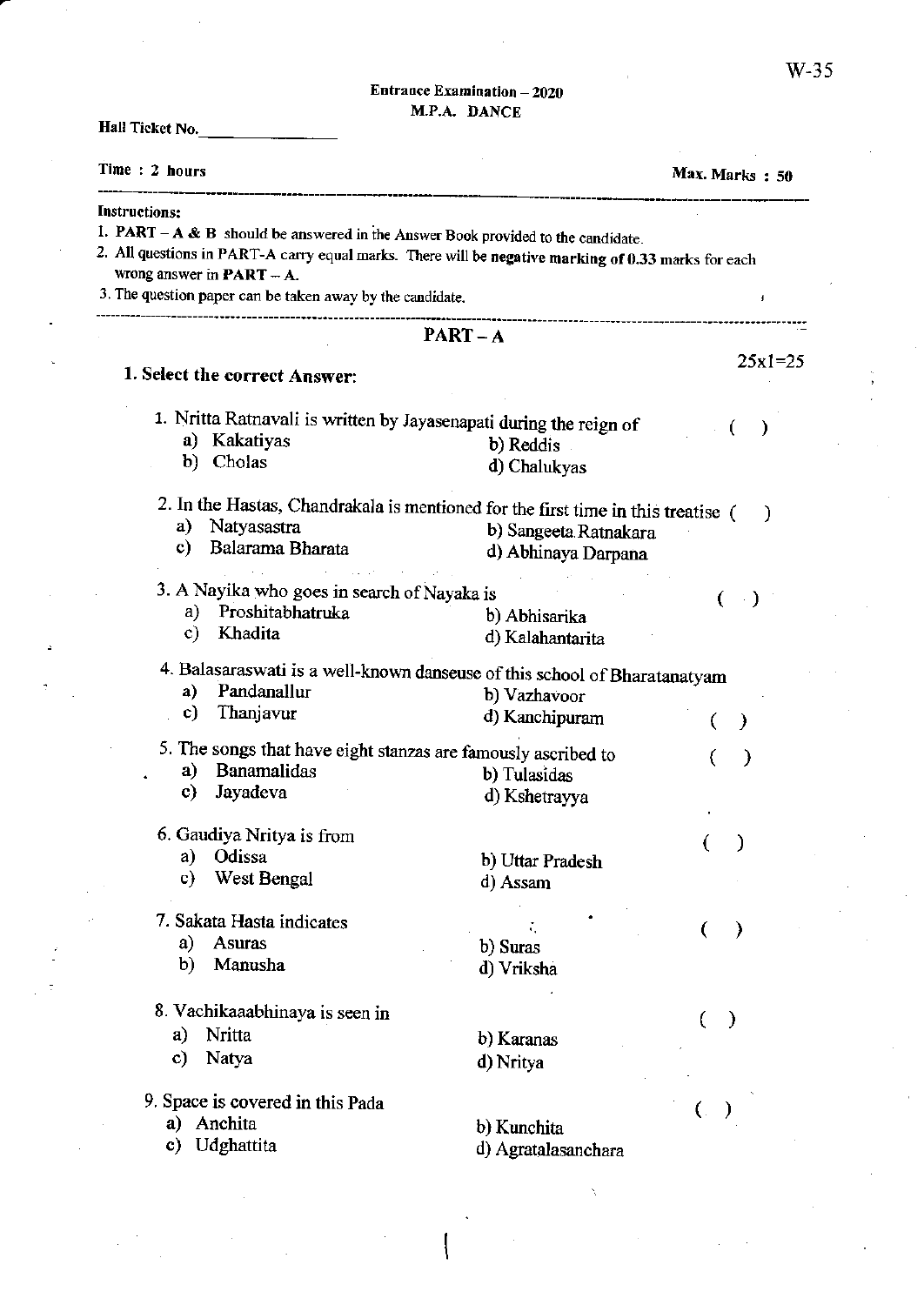$w-35$ 

| 10. Number of Akasi Mandalas according to Natya Sastra are            |                              |   |               |  |  |
|-----------------------------------------------------------------------|------------------------------|---|---------------|--|--|
| 8<br>a)                                                               | b)9                          |   |               |  |  |
| c) $10$                                                               | $d$ ) 11                     |   |               |  |  |
|                                                                       |                              |   |               |  |  |
| 11. Utsaha evokes                                                     |                              |   |               |  |  |
| a) Krodha                                                             | b) Veera                     |   |               |  |  |
| Adbhuta<br>c)                                                         | d) Haasya                    |   |               |  |  |
| 12. Abhisarika is a                                                   |                              | € | €             |  |  |
| a) Nayika Avasta                                                      | b) Nayaka                    |   |               |  |  |
| c) Dhuti                                                              | d) Rasa                      |   |               |  |  |
|                                                                       |                              |   |               |  |  |
| 13. Kalakshetra of Chennai is founded by                              |                              |   |               |  |  |
| a) Padmasubrahmanaym                                                  | b) Rukhmunidevi Arundale     |   |               |  |  |
| c) Lakshmidevi Arundale                                               | d) Rukhmuni Satyanad         |   |               |  |  |
|                                                                       |                              |   |               |  |  |
| 14. Mohiniattam is a dance that belongs to the state                  |                              |   |               |  |  |
| a) Kerala                                                             | b) Andhra Pradesh            |   |               |  |  |
| Tamil Nadu<br>c)                                                      | d) Manipur                   |   |               |  |  |
|                                                                       |                              |   |               |  |  |
| 15. Laiharoba is a ritual dance form belongs to                       |                              |   | €             |  |  |
| a) Kashmir                                                            | b) Manipur<br>d) West Bengal |   |               |  |  |
| c) Mizoram                                                            |                              |   |               |  |  |
| 16. Dr Padma Subrahmanyam is an exponent of                           |                              |   | $\lambda$     |  |  |
| a) Kuchipudi                                                          | b) Manipuri                  |   |               |  |  |
| c) Kathak                                                             | d) Bharatanatyam             |   |               |  |  |
|                                                                       |                              |   |               |  |  |
| 17. The famous Bamboo Dance belongs to the state of                   |                              |   |               |  |  |
| Mizoram<br>a)                                                         | b) West Bengal               |   |               |  |  |
| c) Manipur                                                            | d) Assam                     |   |               |  |  |
|                                                                       |                              |   | $\mathcal{E}$ |  |  |
| 18. Kalamandalam of Kerala is founded by                              | b) Swati Tirunal             |   |               |  |  |
| a) M.K.Menon                                                          | d) Nandikeswara              |   |               |  |  |
| c) Vallathole                                                         |                              |   |               |  |  |
| 19. The total number of matras in Tisra Jati Matya tala are           |                              |   | $\mathcal{Y}$ |  |  |
| a) Seventeen                                                          | b) Ten                       |   |               |  |  |
| c) Twenty One                                                         | d) Eight                     |   |               |  |  |
|                                                                       |                              |   |               |  |  |
| 20. Toorpu Bhagavatham, is a folk form that belongs to the state of ( |                              |   |               |  |  |
| a) Andhra Pradesh                                                     | b) Tamil Nadu                |   |               |  |  |
| c) Orissa                                                             | d) Karnataka                 |   |               |  |  |
|                                                                       |                              |   |               |  |  |
| 21. The total number of Rasas according to Bharata are                |                              | € | $\rightarrow$ |  |  |
| a) $9$                                                                | b)8                          |   |               |  |  |
| c) $11$                                                               | $d)$ 10                      |   |               |  |  |
|                                                                       |                              |   |               |  |  |
| 22. The total number of Melakarta Ragas are                           | b) 78                        |   |               |  |  |
| a) $36$                                                               | d) 92                        |   |               |  |  |
| b) $72$                                                               |                              |   |               |  |  |
|                                                                       |                              |   |               |  |  |
|                                                                       |                              |   |               |  |  |
|                                                                       |                              |   |               |  |  |
|                                                                       |                              |   |               |  |  |
|                                                                       |                              |   |               |  |  |

 $\label{eq:2} \frac{1}{\sqrt{2}}\left(\frac{1}{\sqrt{2}}\right)^{2} \left(\frac{1}{\sqrt{2}}\right)^{2} \left(\frac{1}{\sqrt{2}}\right)^{2}$